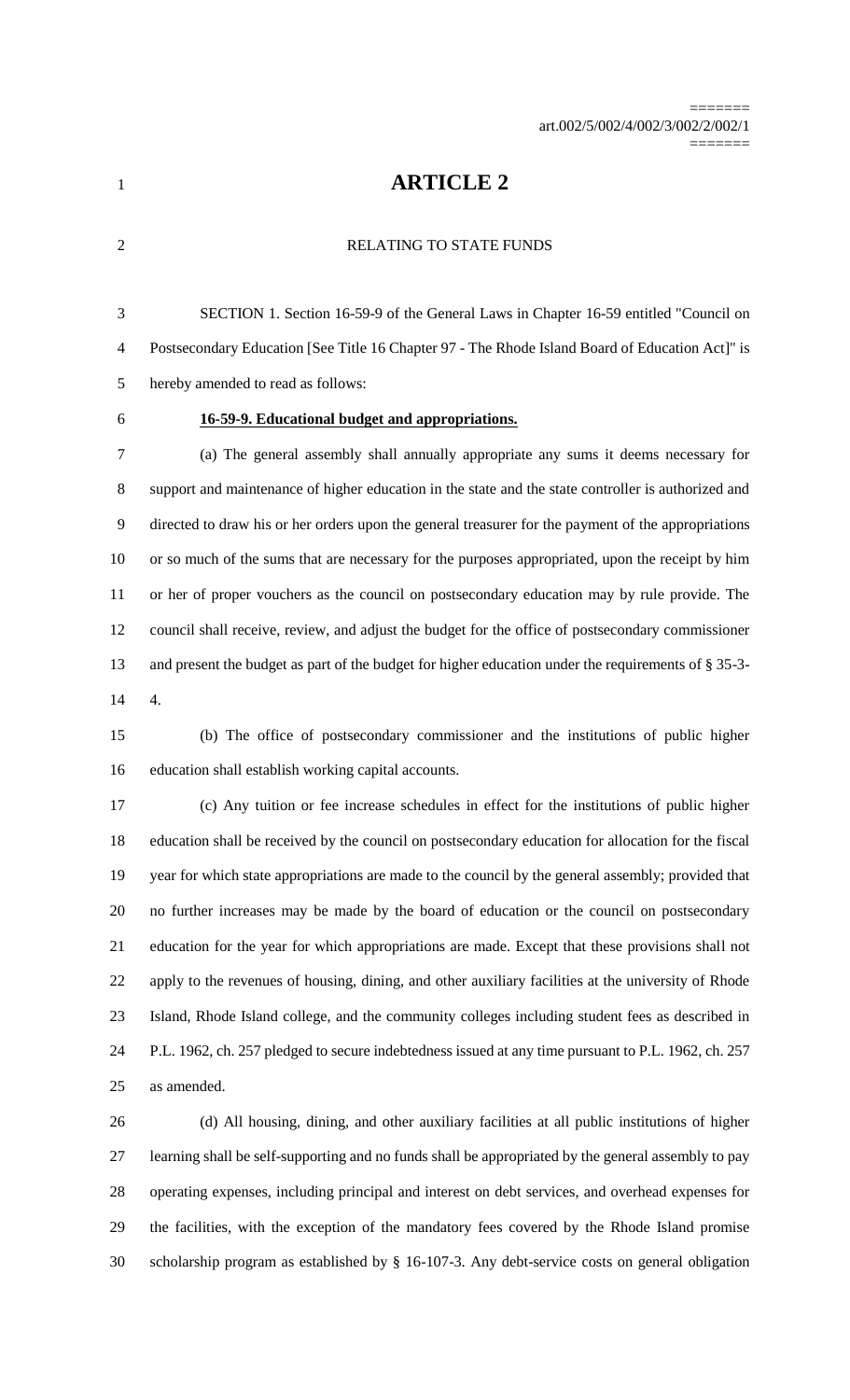bonds presented to the voters in November 2000 and November 2004 or appropriated funds from the Rhode Island capital plan for the housing auxiliaries at the university of Rhode Island and Rhode Island college shall not be subject to this self-supporting requirement in order to provide funds for the building construction and rehabilitation program. The institutions of public higher education will establish policies and procedures that enhance the opportunity for auxiliary facilities to be self-supporting, including that all faculty provide timely and accurate copies of booklists for required textbooks to the public higher educational institution's bookstore.

 (e) The additional costs to achieve self-supporting status shall be by the implementation of a fee schedule of all housing, dining, and other auxiliary facilities, including but not limited to, operating expenses, principal, and interest on debt services, and overhead expenses.

 (f) The board of education is authorized to establish two (2) restricted-receipt accounts for the higher education and industry centers established throughout the state: one to collect lease payments from occupying companies, and fees from room and service rentals, to support the operation and maintenance of the facilities; and one to collect donations to support construction, operations and maintenance. All such revenues shall be deposited to the restricted-receipt accounts. (g) Notwithstanding subsections (a) and (d) of this section or any provisions of this title, to 17 the extent necessary to comply with the provisions of any outstanding bonds issued by the Rhode Island health and educational building corporation or outstanding lease certificates of participation, in either case, issued for the benefit of the university of Rhode Island, the community college of Rhode Island, and/or Rhode Island college, to the extent necessary to comply with the provisions of any such bonds or certificates of participation, the general assembly shall annually appropriate any such sums it deems necessary from educational and general revenues (including, but not limited to, tuition) and auxiliary enterprise revenues derived from the university of Rhode Island, the community college of Rhode Island and Rhode Island college, to be allocated by the council on postsecondary education or by the board of trustees of the university of Rhode Island, as appropriate, in accordance with the terms of the contracts with such bondholders or certificate holders.

 (h) The board of education is authorized to establish a restricted-receipt account for income generated by the Rhode Island nursing education center through the rental of classrooms, laboratories, or other facilities located on the Providence campus of the nursing education center. All such revenues shall be deposited to the restricted receipt account.

 (i) The board of education is authorized to establish a restricted-receipt account for the receipt and expenditure of monies received from IGT Global Solutions Corporation for the purpose 34 of financing scholarships relating to studying science, technology, engineering, or mathematics at

### Art2 RELATING TO STATE FUNDS (Page -2-)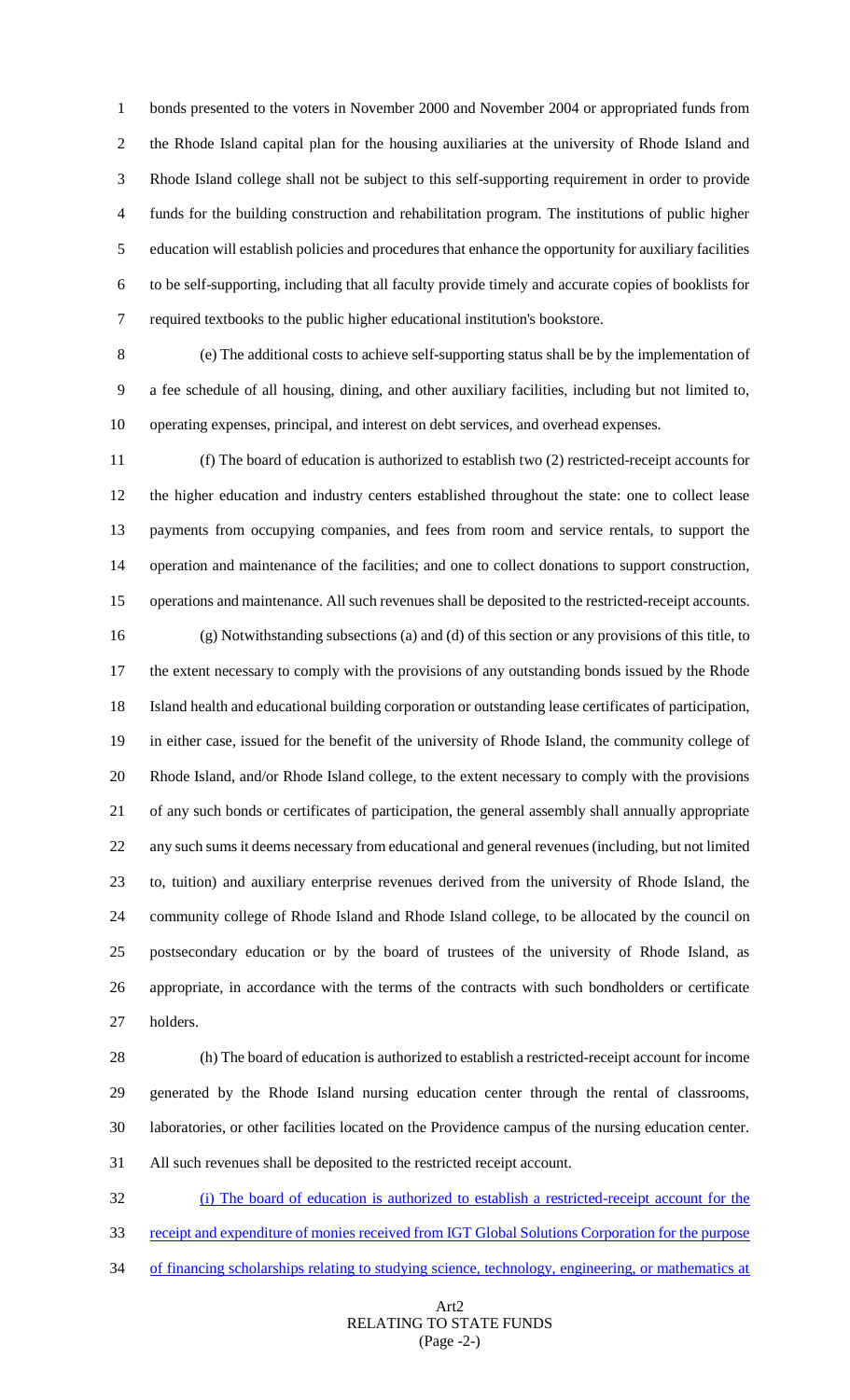| $\mathbf{1}$ | an accredited educational institution. This account shall be housed within the budget of the office         |
|--------------|-------------------------------------------------------------------------------------------------------------|
| 2            | of the postsecondary commissioner and exempt from the indirect cost recovery provisions of § 35-            |
| 3            | $4 - 27.$                                                                                                   |
| 4            | SECTION 2. Section 21-28.11-13 of the General Laws in Chapter 21-28.11 entitled "The                        |
| 5            | Rhode Island Cannabis Act" is hereby amended to read as follows:                                            |
| 6            | 21-28.11-13. Taxes.                                                                                         |
| 7            | (a) The following taxes are imposed on the retail sale of adult use cannabis pursuant to the                |
| 8            | provisions of this chapter.                                                                                 |
| 9            | (1) Sales tax pursuant to the provisions of $\S$ 44-18-18;                                                  |
| 10           | $(2)$ A state cannabis excise tax equal to ten percent $(10%)$ of each retail sale as defined in            |
| 11           | $§$ 44-18-8; and                                                                                            |
| 12           | $(3)$ A local cannabis excise tax equal to three percent $(3%)$ of each retail sale as defined in           |
| 13           | $§$ 44-18-8.                                                                                                |
| 14           | (b) The assessment, collection and enforcement of the sales tax pursuant to $\S$ 44-18-18, the              |
| 15           | state cannabis excise tax, and the local cannabis excise tax shall be pursuant to the provisions of         |
| 16           | chapters 18 and 19 of title 44 and paid to the tax administrator by the retailer at the time and in the     |
| 17           | manner prescribed for sales tax in § 44-19-10. The retailer shall add the taxes imposed by this             |
| 18           | chapter to the sales price or charge, and when added, the taxes constitute a part of the price or           |
| 19           | charge, is a debt from the consumer or user to the state, and is recoverable at law in the same manner      |
| 20           | as other debts.                                                                                             |
| 21           | (c) All sums received by the division of taxation under this section as local cannabis excise               |
| 22           | tax or associated amounts as penalties, forfeitures, interest, costs of suit, and fines for failure to      |
| 23           | timely report or pay the local cannabis excise tax shall be distributed at least quarterly and credited     |
| 24           | and paid by the state treasurer to the city or town where the cannabis is delivered.                        |
| 25           | (d) There is created within the general fund a restricted receipt account known as the                      |
| 26           | "marijuana trust fund." Revenue collected from the state cannabis excise tax or associated amounts          |
| 27           | as penalties, forfeitures, interest, costs of suit, and fines for failure to timely report or pay the state |
| 28           | cannabis excise tax shall be deposited into this account and used to fund programs and activities           |
| 29           | related to program administration; revenue collection and enforcement; substance use disorder               |
| 30           | prevention for adults and youth; education and public awareness campaigns, including awareness              |
| 31           | campaigns relating to driving under the influence of cannabis; treatment and recovery support               |
| 32           | services; public health monitoring, research, data collection, and surveillance; law enforcement            |
| 33           | training and technology improvements, including grants to local law enforcement; and such other             |
| 34           | related uses that may be deemed necessary.                                                                  |

### Art2 RELATING TO STATE FUNDS (Page -3-)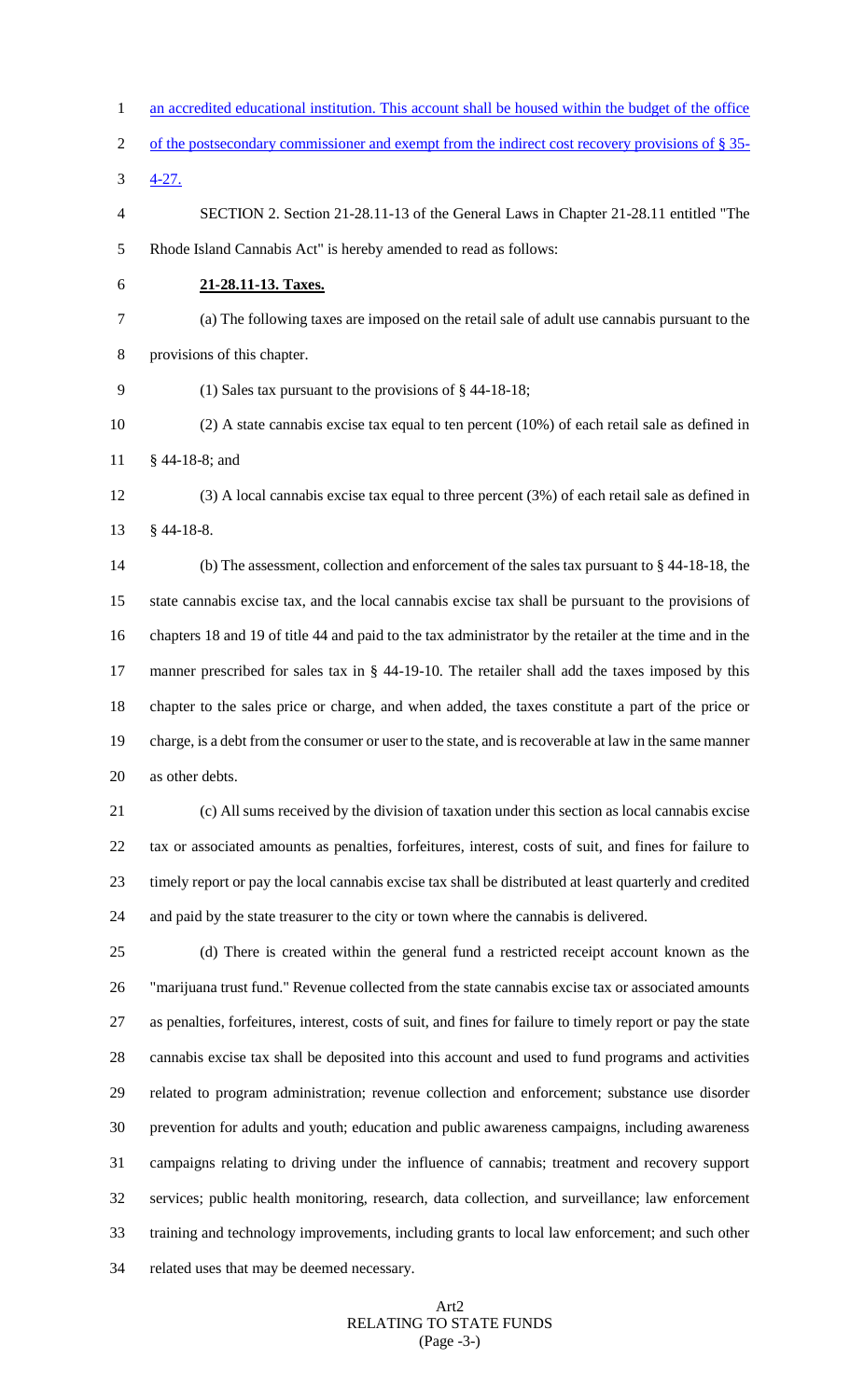- (e) Revenue collected from the sales tax shall be deposited into the general fund.
- (f) The budget officer is hereby authorized to create restricted receipt accounts entitled
- "marijuana trust fund allocation" in any department or agency of state government wherein monies
- from the marijuana trust fund are appropriated by the general assembly for the programmatic
- purposes set forth in subsection (d) of this section.
- SECTION 3. Chapter 23-17.14 of the General Laws entitled "The Hospital Conversions Act" is hereby amended by adding thereto the following section:
- 

# **23-17.14-36. Hospital conversion monitoring account.**

- There is hereby established within the department of health, a restricted receipt account
- 10 entitled "Hospital Conversion Monitoring." This account shall be used for the sole purpose to fund
- 11 monitoring activities associated with hospital conversions pursuant to § 23-17.14-28(d)(1), (2), (3),
- 12 and (4). Funds held in non-state escrow, whether currently existing or prospective, through
- 13 agreement between the department of health and the conversion acquiror may be deposited into the
- 14 restricted receipt account and disbursed, as necessary, to conduct the monitoring activities
- 15 associated with § 23-17.14-28(d) (1), (2), (3), and (4).
- SECTION 4. Section 35-1.1-5 of the General Laws in Chapter 35-1.1 entitled "Office of Management and Budget" is hereby amended to read as follows:
- 

### **35-1.1-5. Federal grants management.**

 (a) The controller shall be responsible for managing federal grant applications; providing administrative assistance to agencies regarding reporting requirements; providing technical assistance; and approving agreements with federal agencies pursuant to § 35-1-1. The controller shall:

 (1) Establish state goals and objectives for maximizing the utilization of federal aid programs;

 (2) Ensure that the state establishes and maintains statewide federally mandated grants management processes and procedures as mandated by the federal Office of Management and Budget;

 (3) Promulgate procedures and guidelines for all state departments, agencies, advisory councils, instrumentalities of the state, and public higher education institutions covering applications for federal grants;

 (4) Require, upon request, any state department, agency, advisory council, instrumentality of the state, or public higher education institution receiving a grant of money from the federal government to submit a report to the controller of expenditures and program measures for the fiscal period in question;

### Art2 RELATING TO STATE FUNDS (Page -4-)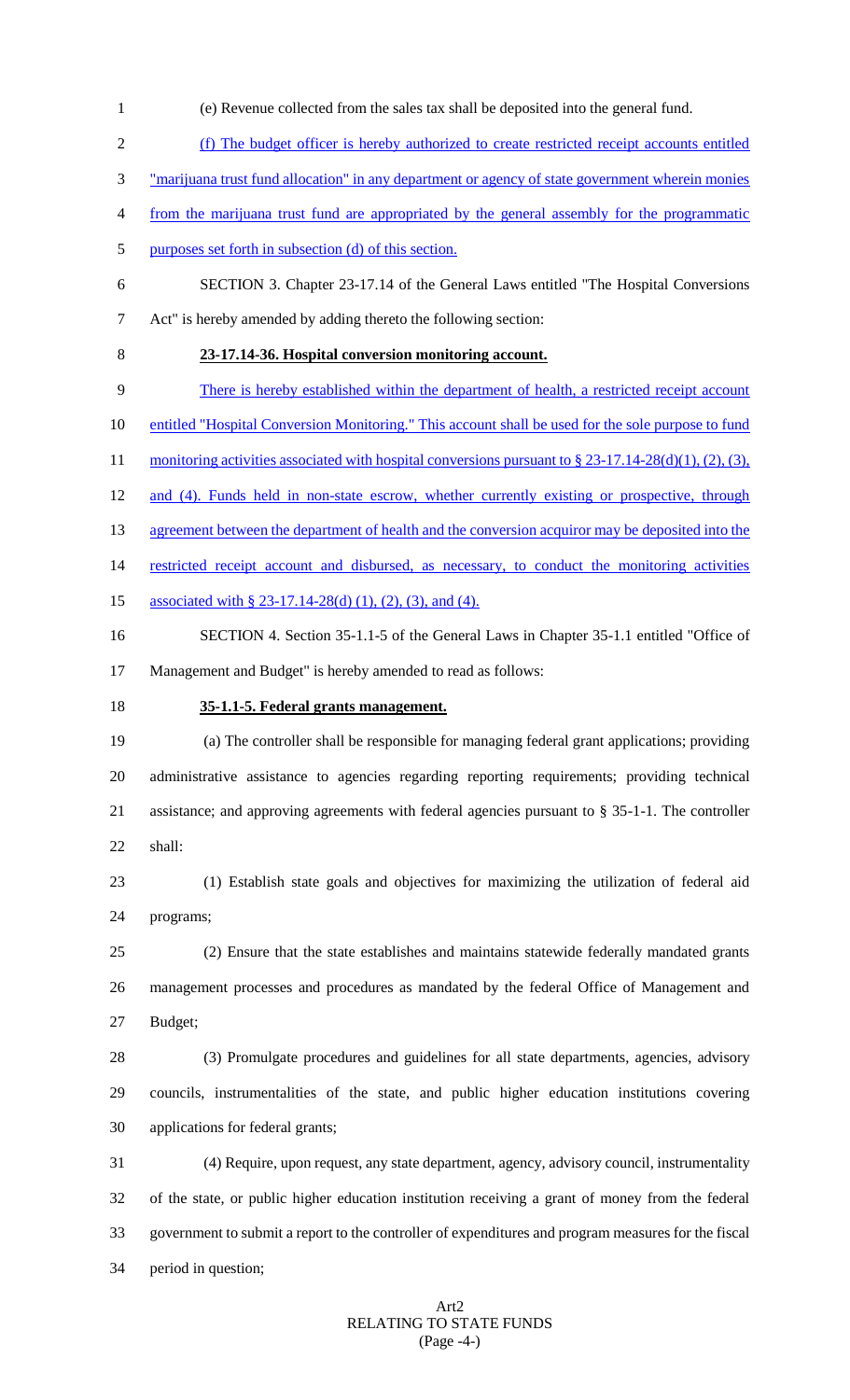(5) Ensure state departments and agencies adhere to the requirements of § 42-41-5 regarding legislative appropriation authority and delegation thereof;

 (6) Manage and oversee the disbursements of federal funds in accordance with § 35-6-42; (7) Prepare the statewide cost allocation plan and serve as the monitoring agency to ensure that state departments and agencies are working within the guidelines contained in the plan; and

 (8) Provide technical assistance to agencies to ensure resolution and closure of all single state audit findings and recommendations made by the auditor general related to federal funding.

 (b) The division of accounts and control shall serve as the state clearinghouse for purposes of coordinating federal grants, aid, and assistance applied for and/or received by any state department, agency, advisory council, or instrumentality of the state. Any state department, agency, advisory council, or instrumentality of the state applying for federal funds, aids, loans, or grants shall file a summary notification of the intended application with the controller.

(1) When as a condition to receiving federal funds, the state is required to match the federal

funds, a statement shall be filed with the notice of intent or summary of the application stating:

(i) The amount and source of state funds needed for matching purposes;

(ii) The length of time the matching funds shall be required;

17 (iii) The growth of the program;

(iv) How the program will be evaluated;

 (v) What action will be necessary should the federal funds be canceled, curtailed, or restricted; and

(vi) Any other financial and program management data required by the office or by law.

 (2) Except as otherwise required, any application submitted by an executive agency for federal funds, aids, loans, or grants which will require state matching or replacement funds at the time of application or at any time in the future, must be approved by the director of the office of management and budget, or his or her designated agents, prior to its filing with the appropriate federal agency. Any application submitted by an executive agency for federal funds, aids, loans, or grants which will require state matching or replacement funds at the time of application or at any time in the future, when funds have not been appropriated for that express purpose, must be approved by the general assembly in accordance with § 42-41-5. When the general assembly is not in session, the application shall be reported to and reviewed by the director pursuant to rules and regulations promulgated by the director.

 (3) When any federal funds, aids, loans, or grants are received by any state department, agency, advisory council, or instrumentality of the state, a report of the amount of funds received shall be filed with the office; and this report shall specify the amount of funds that would reimburse

### Art2 RELATING TO STATE FUNDS (Page -5-)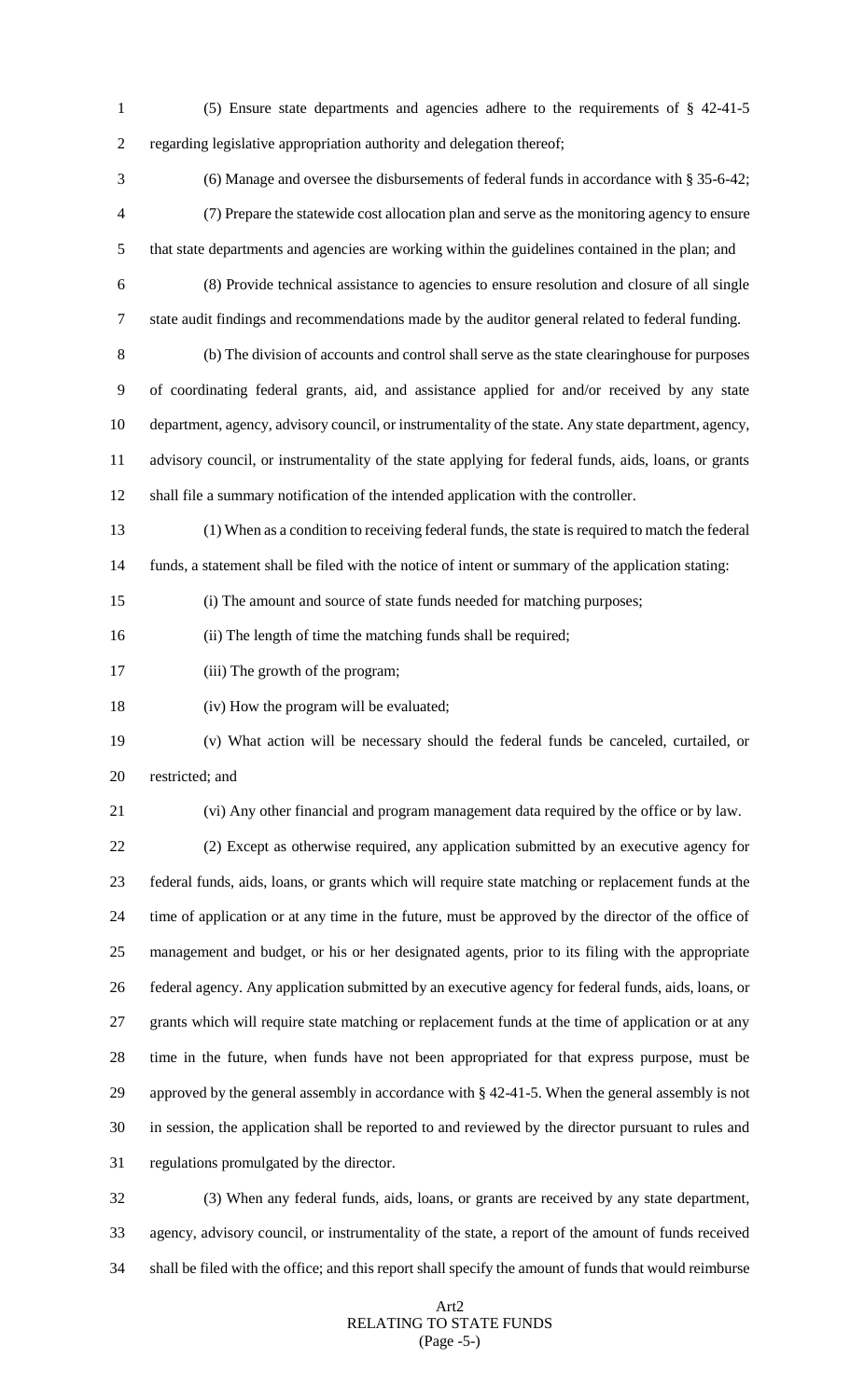an agency for indirect costs, as provided for under federal requirements.

 (4) The controller may refuse to issue approval for the disbursement of any state or federal funds from the state treasury as the result of any application that is not approved as provided by this section, or in regard to which the statement or reports required by this section were not filed.

 (5) The controller shall be responsible for the orderly administration of this section and for issuing the appropriate guidelines and regulations from each source of funds used.

 (c) There is hereby created in the general fund and housed within the budget of the department of administration a restricted receipt account entitled "Grants Management Administration." This account shall be used to fund centralized services relating to managing federal grant applications; providing administrative assistance to agencies regarding reporting requirements; providing technical assistance; approving agreements with federal agencies pursuant to § 35-1-1; and, may include costs associated with the development, implementation, and ongoing operation of a grants management information technology system. Every state department and agency, as defined in § 35-1-4, that receives federal assistance funds, excluding awards made directly to Rhode Island College, the Community College of Rhode Island, and the University of Rhode Island, shall set aside an amount of the funds received equal to a percentage as determined annually by the state controller multiplied by federal funds received. The state controller shall determine this rate annually in proportion with budgeted expenditures for uses consistent with the purpose of this subsection within the department of administration.

 For federal awards in response to the COVID-19 pandemic and subsequent stimulus awards, there is hereby authorized an additional assessment that shall be deposited into the restricted receipt account established by this subsection and shall be equal to a uniform percentage of the amount of stimulus and other awards received, excluding Medicaid and all awards made directly to Rhode Island College, the Community College of Rhode Island, and the University of Rhode Island, associated with the COVID-19 pandemic and subsequent stimulus acts. The state controller shall calculate the rate of this additional assessment, not to exceed one percent (1%) of the total awards received during a fiscal year, in proportion with budgeted expenditures necessary to finance the planning, oversight, compliance, and reporting functions within the department of administration related to federal awards issued in response to the pandemic and subsequent stimulus awards in addition to the costs of planning, development, and implementation of a grants 31 management information technology system. The Grants Management Administration account 32 shall not include an allocation of the State Fiscal Recovery Fund or the Coronavirus Capital Projects 33 Fund. For the additional assessment related to federal awards issued in response to the pandemic and subsequent stimulus awards no funds shall be deposited into the restricted receipt account after

### Art2 RELATING TO STATE FUNDS (Page -6-)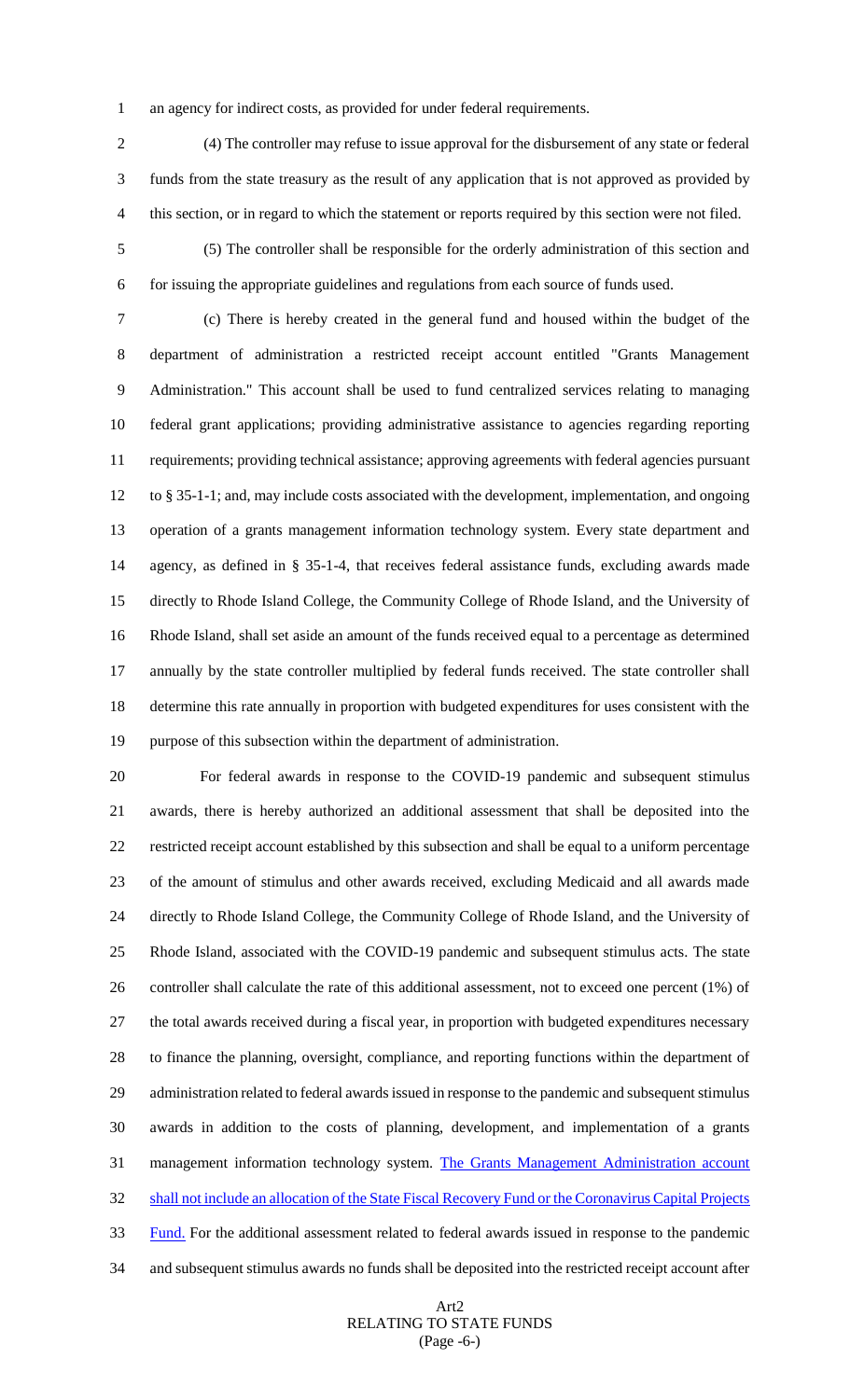1 December 31, 2026 the federally determined end of performance period. All funds set aside and designated to be used for grants management shall be deposited into the restricted receipt account established in this subsection.

 Prior to any deposits being made into the restricted receipt account established by this subsection and thereafter prior to the commencement of each fiscal year, the state controller shall provide a report to the director of administration and the chairpersons of the house and senate finance committees that includes the rate and calculation thereof for the following fiscal year.

 SECTION 5. Section 35-4-27 of the General Laws in Chapter 35-4 entitled "State Funds" is hereby amended to read as follows:

### **35-4-27. Indirect cost recoveries on restricted receipt accounts.**

11 Indirect cost recoveries of ten percent (10%) of cash receipts shall be transferred from all restricted-receipt accounts, to be recorded as general revenues in the general fund. However, there shall be no transfer from cash receipts with restrictions received exclusively: (1) From contributions from nonprofit charitable organizations; (2) From the assessment of indirect cost-recovery rates on federal grant funds; or (3) Through transfers from state agencies to the department of administration for the payment of debt service. These indirect cost recoveries shall be applied to all accounts, unless prohibited by federal law or regulation, court order, or court settlement. The following restricted receipt accounts shall not be subject to the provisions of this section: Executive Office of Health and Human Services Organ Transplant Fund **HIV Care Grant Drug Rebates** Health System Transformation Project

- Rhode Island Statewide Opioid Abatement Account
- **HCBS Support- ARPA**
- HCBS Admin Support- ARPA
- Department of Human Services
- Veterans' home Restricted account
- Veterans' home Resident benefits
- Pharmaceutical Rebates Account
- Demand Side Management Grants
- Veteran's Cemetery Memorial Fund
- Donations New Veterans' Home Construction
- Department of Health
- Pandemic medications and equipment account

### Art2 RELATING TO STATE FUNDS (Page -7-)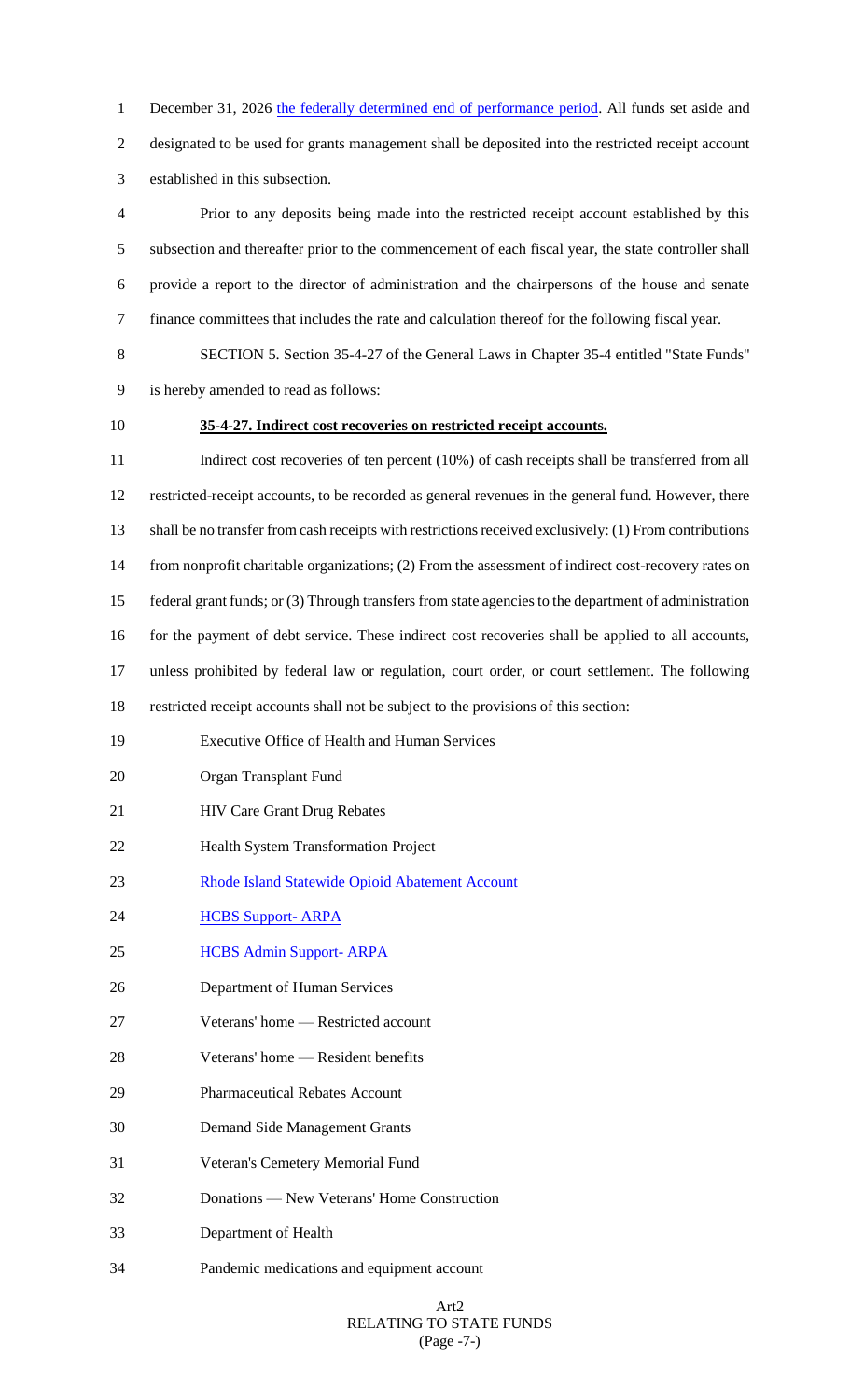| $\mathbf{1}$   | Miscellaneous Donations/Grants from Non-Profits                               |
|----------------|-------------------------------------------------------------------------------|
| $\overline{2}$ | <b>State Loan Repayment Match</b>                                             |
| 3              | <b>Healthcare Information Technology</b>                                      |
| 4              | Department of Behavioral Healthcare, Developmental Disabilities and Hospitals |
| 5              | Eleanor Slater non-Medicaid third-party payor account                         |
| 6              | Hospital Medicare Part D Receipts                                             |
| 7              | <b>RICLAS Group Home Operations</b>                                           |
| 8              | Commission on the Deaf and Hard of Hearing                                    |
| 9              | Emergency and public communication access account                             |
| 10             | Department of Environmental Management                                        |
| 11             | National heritage revolving fund                                              |
| 12             | Environmental response fund II                                                |
| 13             | Underground storage tanks registration fees                                   |
| 14             | De Coppet Estate Fund                                                         |
| 15             | Rhode Island Historical Preservation and Heritage Commission                  |
| 16             | Historic preservation revolving loan fund                                     |
| 17             | Historic Preservation loan fund - Interest revenue                            |
| 18             | Department of Public Safety                                                   |
| 19             | E-911 Uniform Emergency Telephone System                                      |
| 20             | Forfeited property — Retained                                                 |
| 21             | Forfeitures — Federal                                                         |
| 22             | Forfeited property — Gambling                                                 |
| 23             | Donation — Polygraph and Law Enforcement Training                             |
| 24             | Rhode Island State Firefighter's League Training Account                      |
| 25             | Fire Academy Training Fees Account                                            |
| 26             | <b>Attorney General</b>                                                       |
| 27             | Forfeiture of property                                                        |
| 28             | Federal forfeitures                                                           |
| 29             | Attorney General multi-state account                                          |
| 30             | Forfeited property — Gambling                                                 |
| 31             | Department of Administration                                                  |
| 32             | <b>OER Reconciliation Funding</b>                                             |
| 33             | Health Insurance Market Integrity Fund                                        |
| 34             | RI Health Benefits Exchange                                                   |

#### Art2 RELATING TO STATE FUNDS (Page -8-)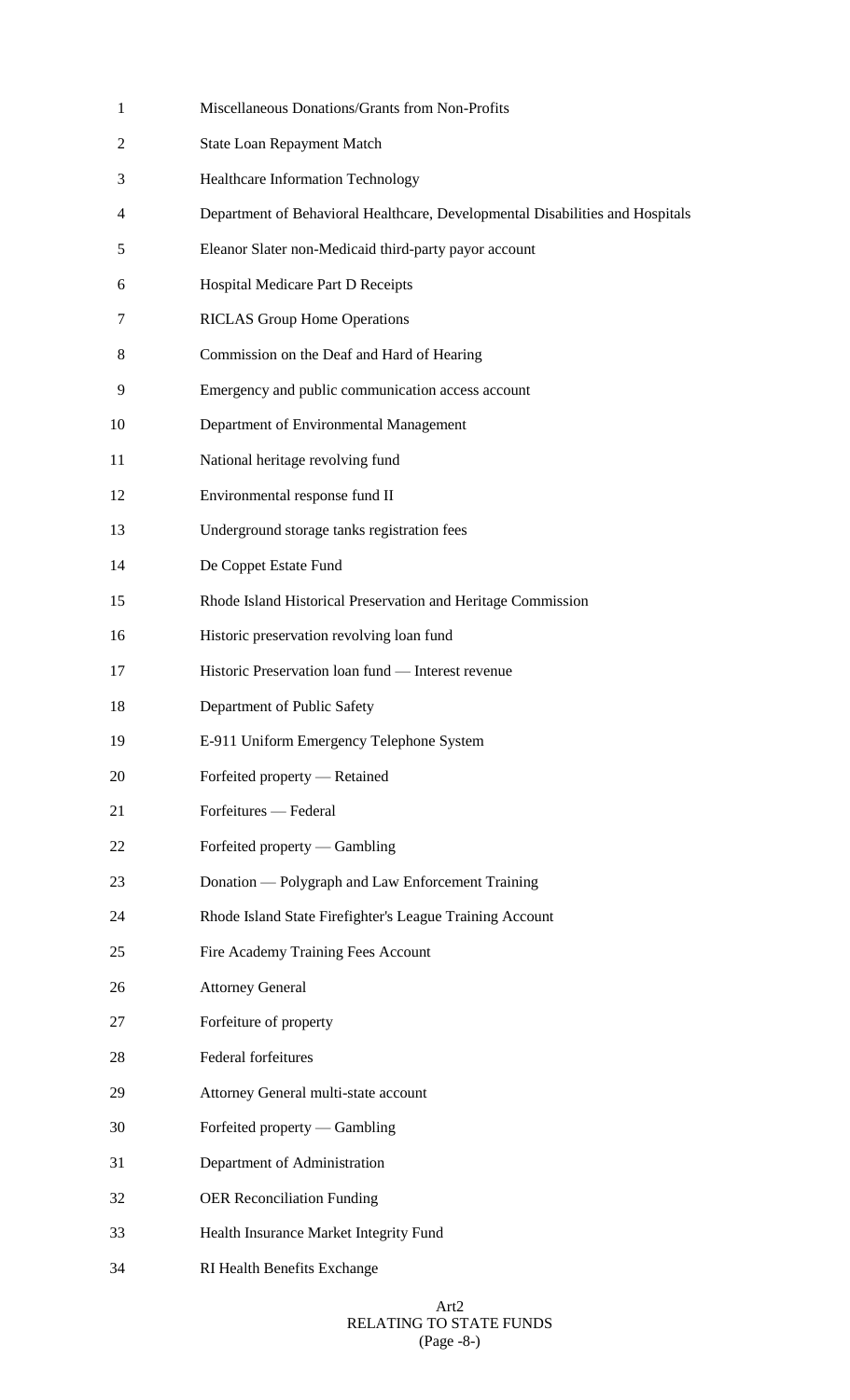| $\mathbf{1}$ | Information Technology Investment Fund                                       |
|--------------|------------------------------------------------------------------------------|
| 2            | Restore and replacement - Insurance coverage                                 |
| 3            | Convention Center Authority rental payments                                  |
| 4            | <b>Investment Receipts</b> — TANS                                            |
| 5            | <b>OPEB System Restricted Receipt Account</b>                                |
| 6            | Car Rental Tax/Surcharge-Warwick Share                                       |
| 7            | <b>Grants Management Administration</b>                                      |
| 8            | <b>Executive Office of Commerce</b>                                          |
| 9            | Housing Resources Commission Restricted Account                              |
| 10           | Housing Production Fund                                                      |
| 11           | Department of Revenue                                                        |
| 12           | <b>DMV</b> Modernization Project                                             |
| 13           | Jobs Tax Credit Redemption Fund                                              |
| 14           | Legislature                                                                  |
| 15           | Audit of federal assisted programs                                           |
| 16           | Department of Children, Youth and Families                                   |
| 17           | Children's Trust Accounts - SSI                                              |
| 18           | <b>Military Staff</b>                                                        |
| 19           | RI Military Family Relief Fund                                               |
| 20           | RI National Guard Counterdrug Program                                        |
| 21           | Treasury                                                                     |
| 22           | Admin. Expenses - State Retirement System                                    |
| 23           | Retirement — Treasury Investment Options                                     |
| 24           | Defined Contribution - Administration - RR                                   |
| 25           | Violent Crimes Compensation — Refunds                                        |
| 26           | <b>Treasury Research Fellowship</b>                                          |
| 27           | <b>Business Regulation</b>                                                   |
| 28           | <b>Banking Division Reimbursement Account</b>                                |
| 29           | Office of the Health Insurance Commissioner Reimbursement Account            |
| 30           | <b>Securities Division Reimbursement Account</b>                             |
| 31           | Commercial Licensing and Racing and Athletics Division Reimbursement Account |
| 32           | <b>Insurance Division Reimbursement Account</b>                              |
| 33           | Historic Preservation Tax Credit Account                                     |
| 34           | Marijuana Trust Fund                                                         |

### Art2 RELATING TO STATE FUNDS (Page -9-)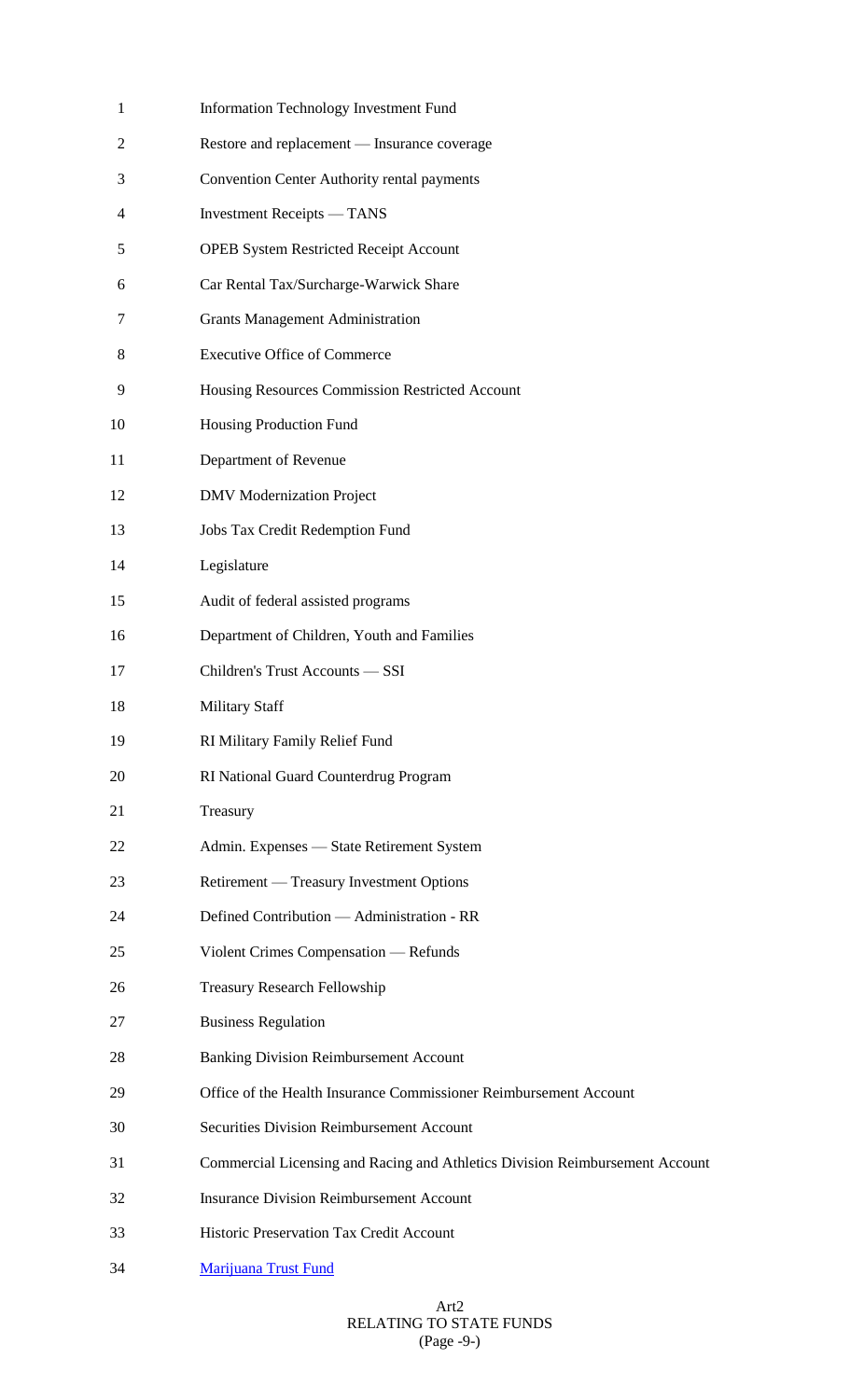| $\mathbf{1}$ | <b>Social Equity Assistance Fund</b>                                                                 |
|--------------|------------------------------------------------------------------------------------------------------|
| 2            | Judiciary                                                                                            |
| 3            | Arbitration Fund Restricted Receipt Account                                                          |
| 4            | <b>Third-Party Grants</b>                                                                            |
| 5            | RI Judiciary Technology Surcharge Account                                                            |
| 6            | Department of Elementary and Secondary Education                                                     |
| 7            | <b>Statewide Student Transportation Services Account</b>                                             |
| 8            | School for the Deaf Fee-for-Service Account                                                          |
| 9            | School for the Deaf - School Breakfast and Lunch Program                                             |
| 10           | Davies Career and Technical School Local Education Aid Account                                       |
| 11           | Davies — National School Breakfast & Lunch Program                                                   |
| 12           | <b>School Construction Services</b>                                                                  |
| 13           | Office of the Postsecondary Commissioner                                                             |
| 14           | Higher Education and Industry Center                                                                 |
| 15           | <b>IGT STEM Scholarships</b>                                                                         |
| 16           | Department of Labor and Training                                                                     |
| 17           | Job Development Fund                                                                                 |
| 18           | Rhode Island Council on the Arts                                                                     |
| 19           | Governors' Portrait Donation Fund                                                                    |
| 20           | Statewide records management system account                                                          |
| 21           | SECTION 6. Section 39-1-42 of the General Laws in Chapter 39-1 entitled "Public Utilities"           |
| 22           | Commission" is hereby amended to read as follows:                                                    |
| 23           | 39-1-42. Access to telephone information services for persons with disabilities.                     |
| 24           | (a) The public utilities commission shall establish, administer, and promote an information          |
| 25           | accessibility service that includes:                                                                 |
| 26           | (1) A statewide telephone relay service and, through the competitive bidding process,                |
| 27           | contract for the administration and operation of such a relay system for utilization of the          |
| 28           | telecommunications network by deaf, hard-of-hearing and speech-impaired persons;                     |
| 29           | (2) The adaptive telephone equipment loan program capable of servicing the needs of                  |
| 30           | persons who are deaf, hard of hearing, severely speech impaired, or those with neuromuscular         |
| 31           | impairments for use with a single-party telephone line, or wireless telephone, to any subscriber who |
| 32           | is certified as deaf, hard of hearing, severely speech impaired, or with neuromuscular impairments   |
| 33           | by a licensed physician, audiologist, speech pathologist, or a qualified state agency, pursuant to   |
| 34           | chapter 23 of this title; and                                                                        |
|              |                                                                                                      |

#### Art2 RELATING TO STATE FUNDS (Page -10-)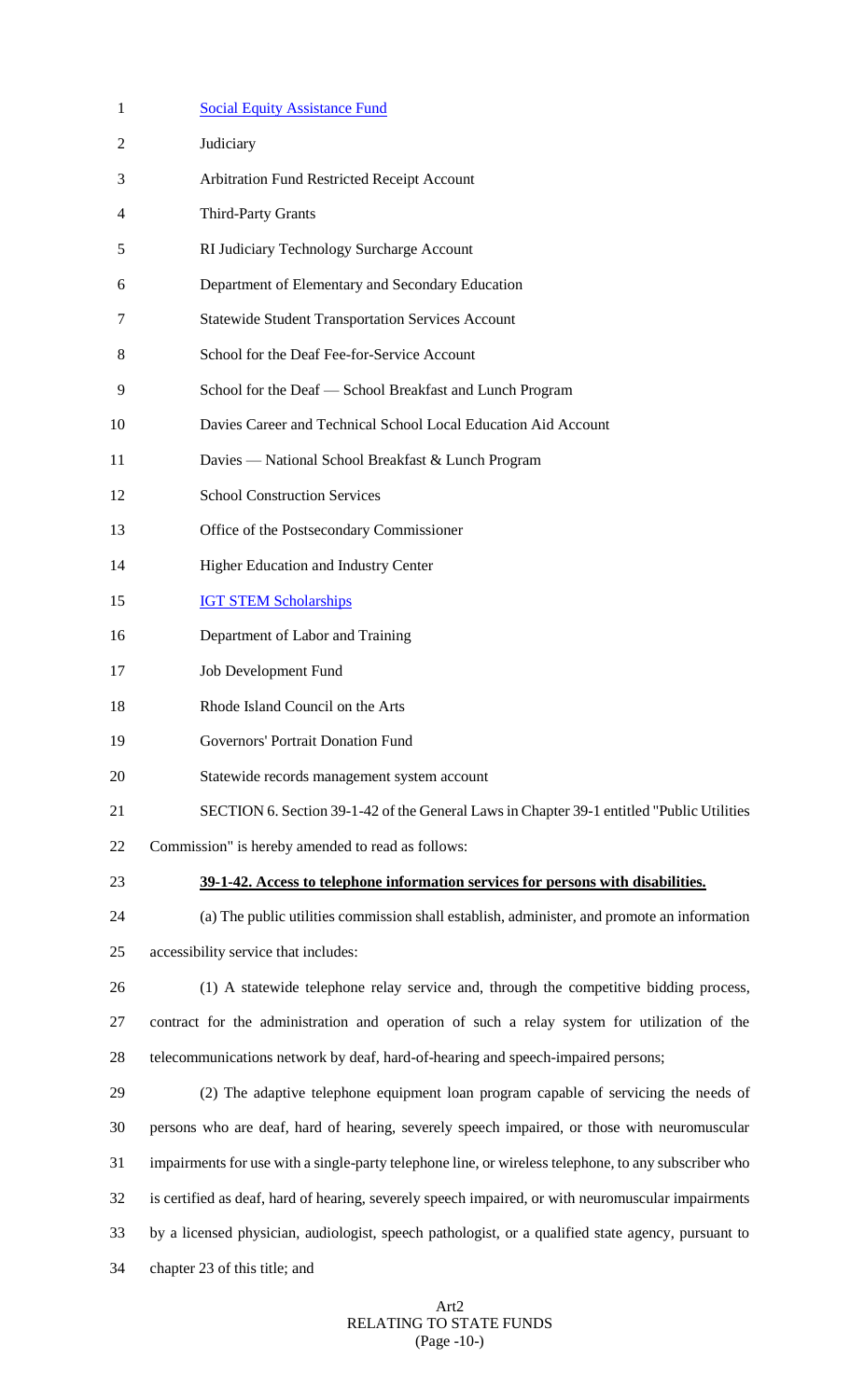(3) A telephone access to the text of newspaper programs to residents who are blind, deaf or blind, visually impaired, or reading impaired with a single-party telephone line.

 (b) The commission shall establish, by rule or regulation, an appropriate funding mechanism to recover the costs of providing this service from each residence and business telephone access line or trunk in the state, including PBX trunks and centrex equivalent trunks and each service line or trunk, and upon each user interface number or extension number or similarly identifiable line, trunk, or path to or from a digital network. Notwithstanding the foregoing, there shall not be any additional funding mechanism used to charge each residence and business telephone access line or trunk in the state, including PBX trunks and centrex equivalent trunks and each service line or trunk, or upon each user interface number or extension number or similarly identifiable line, trunk, or path to or from a digital network, to recover the costs of providing the 12 services outlined in subsection (a)(1), (2) or (3) above.

 (c) The commission, with the assistance of the state commission on the deaf and hard of hearing, shall also develop the appropriate rules, regulations, and service standards necessary to implement the provisions of subsection (a)(1). At a minimum, however, the commission shall require, under the terms of the contract, that the relay service provider:

 (1) Offer its relay services seven (7) days a week, twenty-four (24) hours a day, including holidays;

(2) Hire only qualified salaried operators with deaf language skills; and

(3) Maintain the confidentiality of all communications.

 (d) The commission shall collect from the telecommunications service providers the amounts of the surcharge collected from their subscribers and remit to the department of human services an additional ten thousand dollars (\$10,000) annually commencing in fiscal year 2005 for the adaptive telephone equipment loan program and forty thousand dollars (\$40,000) to the department of human services for the establishment of a new telephone access to the text of 26 newspaper programs. In addition, eighty thousand dollars (\$80,000) one hundred thousand dollars (\$100,000) shall annually be remitted to the Rhode Island commission on the deaf and hard of hearing for an emergency and public communication access program, pursuant to § 23-1.8-4. The surcharge referenced hereunder shall be generated from existing funding mechanisms and shall not be generated as a result of any new funding mechanisms charged to each residence and business telephone access line or trunk in the state, including PBX trunks and centrex equivalent trunks and each service line or trunk, or upon each user interface number or extension number or similarly identifiable line, trunk, or path to or from a digital network.

SECTION 7. Section 42-7.2-10 of the General Laws in Chapter 42-7.2 entitled "Office of

### Art2 RELATING TO STATE FUNDS (Page -11-)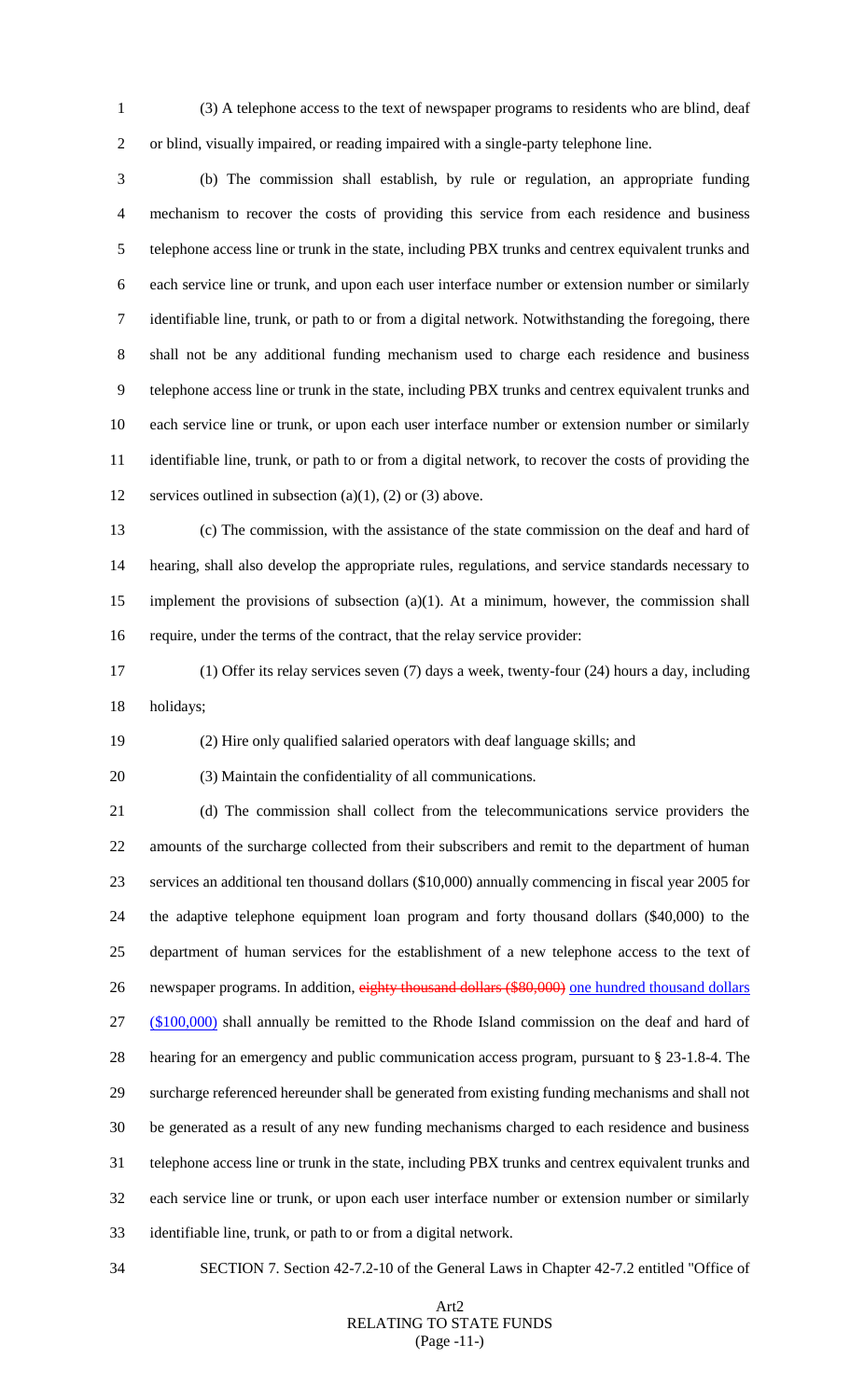- Health and Human Services" is hereby amended to read as follows:
- 

# **42-7.2-10. Appropriations and disbursements.**

 (a) The general assembly shall annually appropriate such sums as it may deem necessary for the purpose of carrying out the provisions of this chapter. The state controller is hereby authorized and directed to draw his or her orders upon the general treasurer for the payment of such sum or sums, or so much thereof as may from time to time be required, upon receipt by him or her of proper vouchers approved by the secretary of the executive office of health and human services, or his or her designee.

 (b) For the purpose of recording federal financial participation associated with qualifying healthcare workforce development activities at the state's public institutions of higher education, and pursuant to the Rhode Island designated state health programs (DSHP), as approved by the Centers for Medicare & Medicaid Services (CMC) October 20, 2016, in the 11-W-00242/1 amendment to Rhode Island's section 1115 Demonstration Waiver, there is hereby established a restricted-receipt account entitled "Health System Transformation Project" in the general fund of the state and included in the budget of the office of health and human services.

 (c) There are hereby created within the general fund of the state and housed within the 17 budget of the office of health and human services two restricted receipt accounts, respectively 18 entitled "HCBS Support-ARPA" and HCBS Admin Support-ARPA". Amounts deposited into these 19 accounts are equivalent to the general revenue savings generated by the enhanced federal match 20 received on eligible home and community-based services between April 1, 2021 and March 31, 2022, allowable under Section 9817 of the American Rescue Plan Act of 2021, P.L. 117-2. Funds 22 deposited into the "HCBS Support- ARPA" account will used to finance the state share of newly eligible medicaid expenditures by the office of health and human services and its sister agencies, 24 including the department of children, youth, and families, the department of health, and the department of behavioral healthcare, developmental disabilities and hospitals. Funds deposited into 26 the "HCBS Admin Support-ARPA" account will be used to finance the state share of allowable administrative expenditures attendant to the implementation of these newly eligible medicaid 28 expenditures. The accounts created under this subsection shall be exempt from the indirect cost 29 recovery provisions of § 35-4-27 of the Rhode Island general laws. (d) There is hereby created within the general fund of the state and housed within the budget of the office of health and human services a restricted receipt account entitled "Rhode Island 32 Statewide Opioid Abatement Account" for the purpose of receiving and expending monies from settlement agreements with opioid manufacturers, pharmaceutical distributors, pharmacies, or their

affiliates, as well as monies resulting from bankruptcy proceedings of the same entities. The

### Art2 RELATING TO STATE FUNDS (Page -12-)